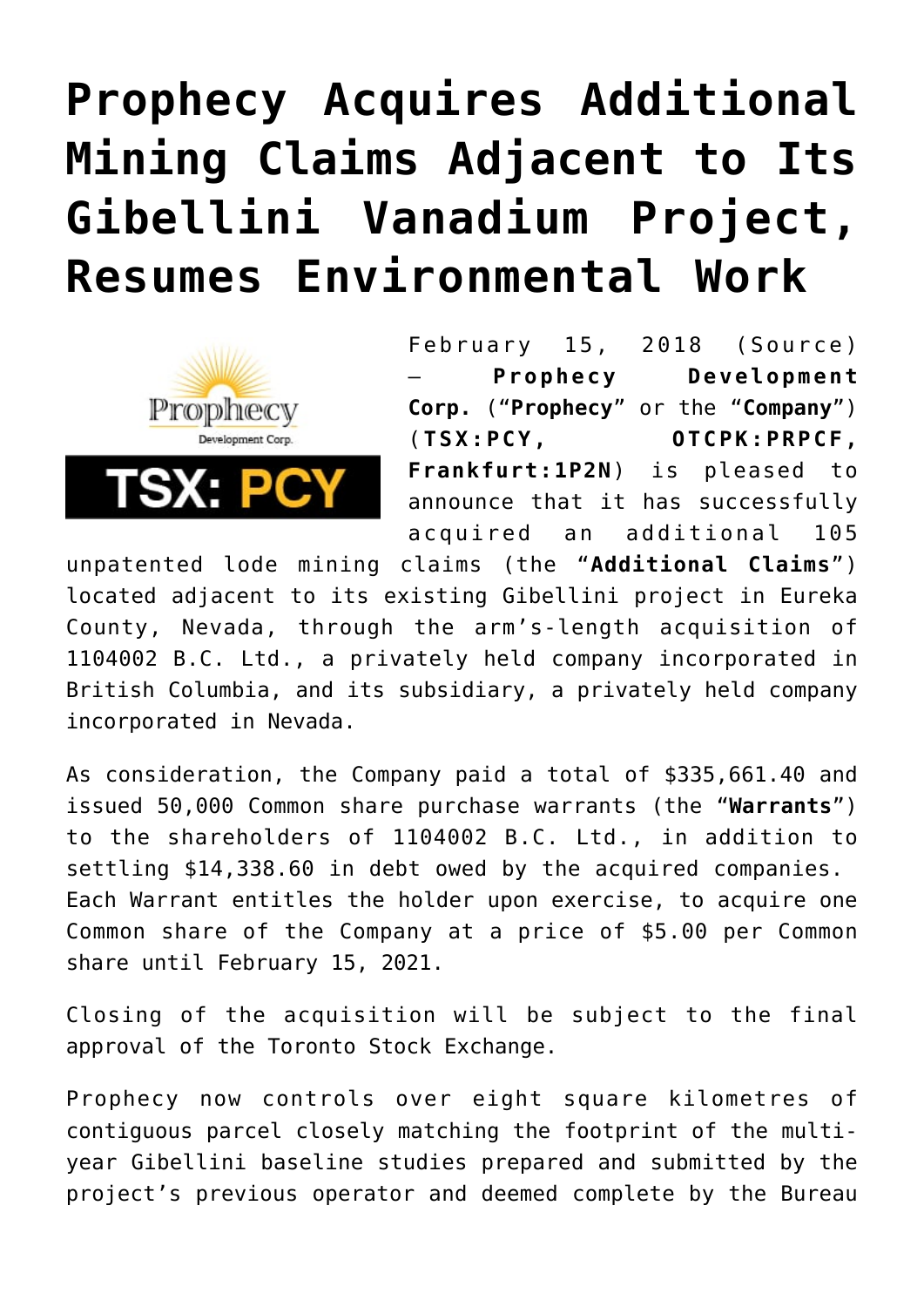of Land Management ("**BLM**"). The maps of the Gibellini project are available at the Company's website [www.prophecydev.com.](http://www.prophecydev.com/)

John Lee, Prophecy's Executive Chairman states: "With the land acquisition phase now complete, Prophecy is progressing discussion with BLM on any necessary adjustment to the prior submitted baseline studies and Plan of Operations in order to start the *National Environmental Policy Act* process for our Gibellini vanadium project in 2018."

Prophecy is very encouraged by the following recent developments:

- 1. On December 20, 2017, U.S. President, Donald Trump, signed the executive order "Recognizing Strategic Importance of Minerals Mining to Domestic Economy, National Security, Infrastructure." Among other things, he called on U.S. government agencies to identify ways to both: (1) streamline the permitting processes (expediting exploration, production, processing, reprocessing, recycling, and domestic refining of critical minerals); and (2) ensure that miners and producers have electronic access to the most advanced topographic, geologic, and geophysical data within U.S. territory.
- 2. On the same day, the U.S. Geological Survey listed vanadium as one of 23 critical mineral resources of the United States; yet there is not a primary vanadium mine currently in the country. "Vanadium is used primarily in the production of steel alloys; as a catalyst for the chemical industry; in the making of ceramics, glasses, and pigments; and in vanadium redox-flow batteries (VRBs) for large-scale storage of electricity. World vanadium resources in 2012 were estimated to be 63 million metric tons, which include about 14 million metric tons of reserves. The majority of the vanadium produced in 2012 was from China, Russia, and South Africa."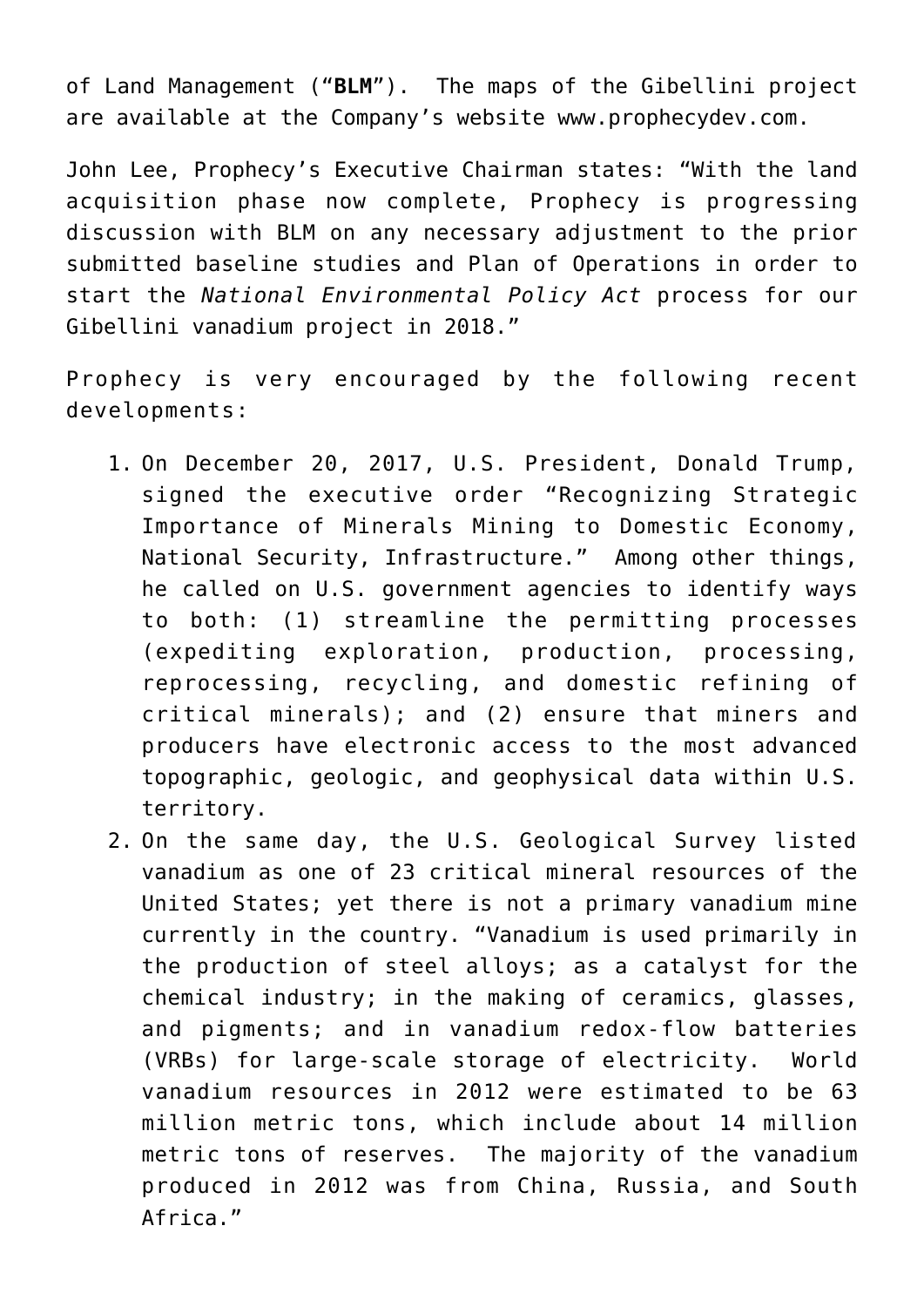3. According to Metal Bulletin in January 2018, the Chinese vanadium market may swing to a deficit this year, underpinned by revised standards for the tensile strength of rebar products and a ban on vanadium slag imports. The new standard proposes eliminating 335MPatensile strength rebar and replacing it with 600MPatensile strength rebar that will have greater earthquake resistance, which will mean producers will have to add greater quantities of vanadium to the production mix. The overall consumption of vanadium in crude steel varies widely across the world. It averages 37g per 1,000 tonnes (g/kt) in China, far less than the 73g/kt in Europe and 93g/kt in North America.

Mr. Lee further states: "Gibellini is unique in:

- 1. its oxide mineralization which is amenable to conventional heap leach metal extraction without a preroasting step;
- 2. the extensive multi-year, multi-million dollars of permitting work and engineering study by the project's prior operator, which enables Prophecy to expediteits pre-construction project development efforts;
- 3. its location with infrastructure in a mining friendly jurisdiction. Gibellini is less than 100 miles from producing operations such as Barrick Gold Corporation's Cortez surface mining-heap leach project."

Prophecy intends to advance Gibellini to become America's first primary vanadium mine through permitting, engineering, construction to production of commercial vanadium pentoxide on-site.

In April 2018, the Company expects to receive an independent economic study that demonstrates the robustness of the Gibellini project at the current vanadium pentoxide price of \$13/lb.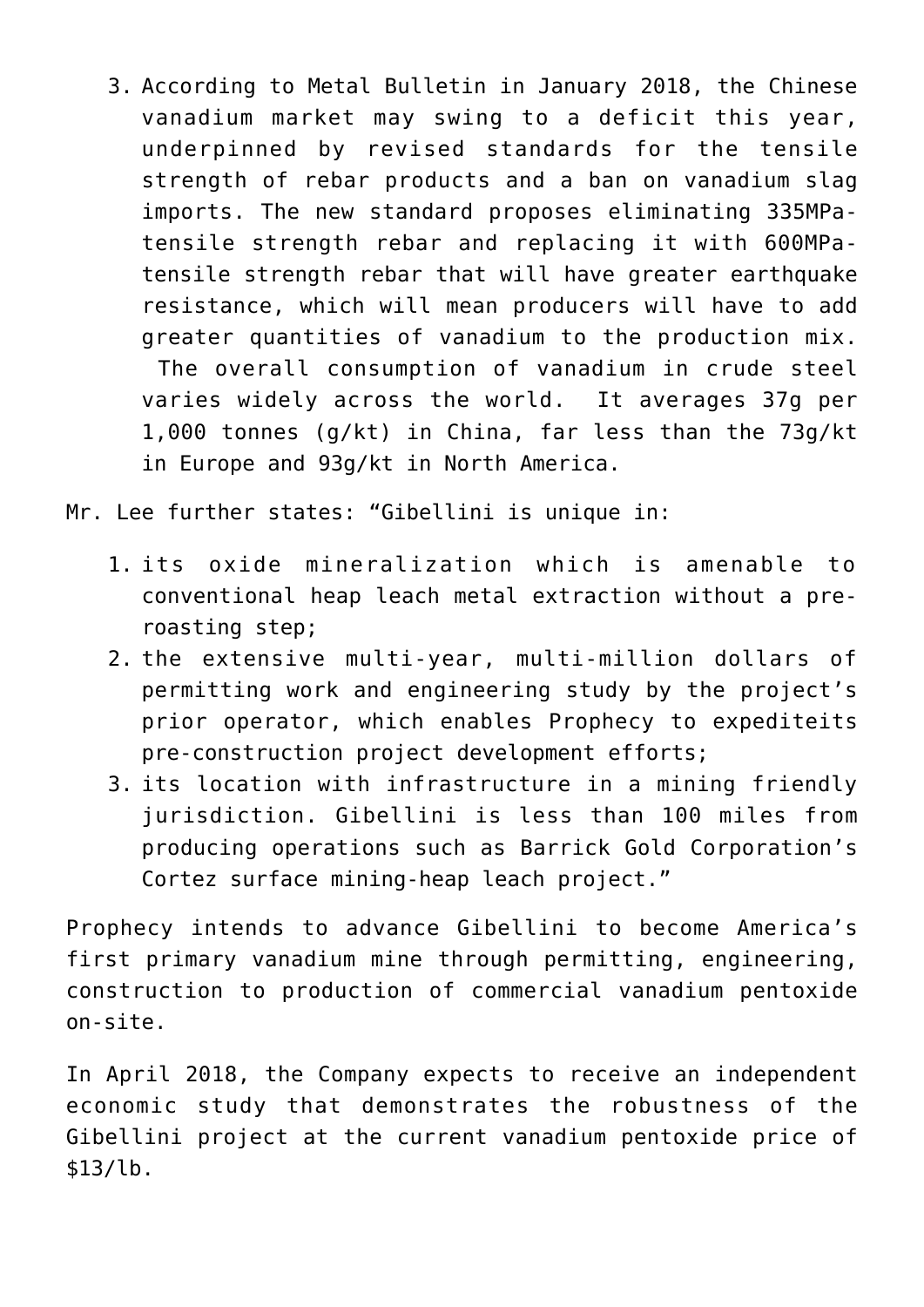

## **Qualified Person**

The technical contents of this news release have been prepared under the supervision of Christopher M. Kravits, CPG, LPG,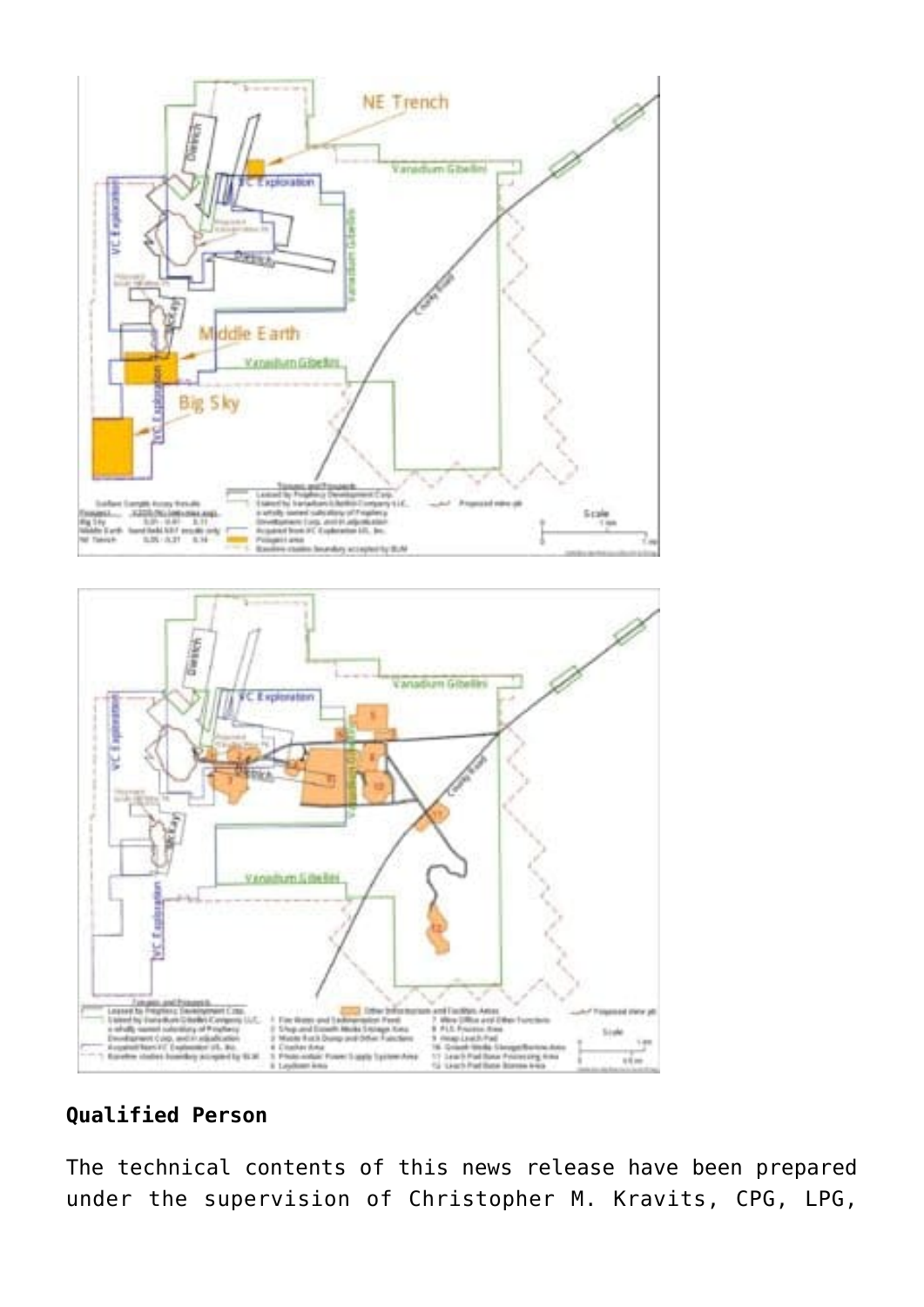General Mining Manager of Prophecy. Mr. Kravits is a Qualified Person as defined in NI 43-101. Mr. Kravits is a consultant to the Company and is not independent of the Company since most of his income is from the Company.

## **About Prophecy**

Prophecy Development Corp. is a Canadian public company listed on the Toronto Stock Exchange. The Company aims to provide exposure and leverage to rising vanadium prices by defining and adding attributable vanadium resources in the ground in politically safe jurisdictions. Further information on Prophecy can be found at [www.prophecydev.com](http://www.prophecydev.com/).

PROPHECY DEVELOPMENT CORP.

ON BEHALF OF THE BOARD

"JOHN LEE" Executive Chairman

*Neither the Toronto Stock Exchange nor its Regulation Services Provider (as that term is defined in the policies of the Toronto Stock Exchange) accepts responsibility for the adequacy or accuracy of this release.*

## **Cautionary Note Regarding Forward-Looking Statements**

Certain statements contained in this news release, including statements which may contain words such as "expects", "anticipates", "intends", "plans", "believes", "estimates", or similar expressions, and statements related to matters which are not historical facts, are forward-looking information within the meaning of applicable securities laws. Such forward-looking statements, which reflect management's expectations regarding Prophecy's future growth, results of operations, performance, business prospects and opportunities, are based on certain factors and assumptions and involve known and unknown risks and uncertainties which may cause the actual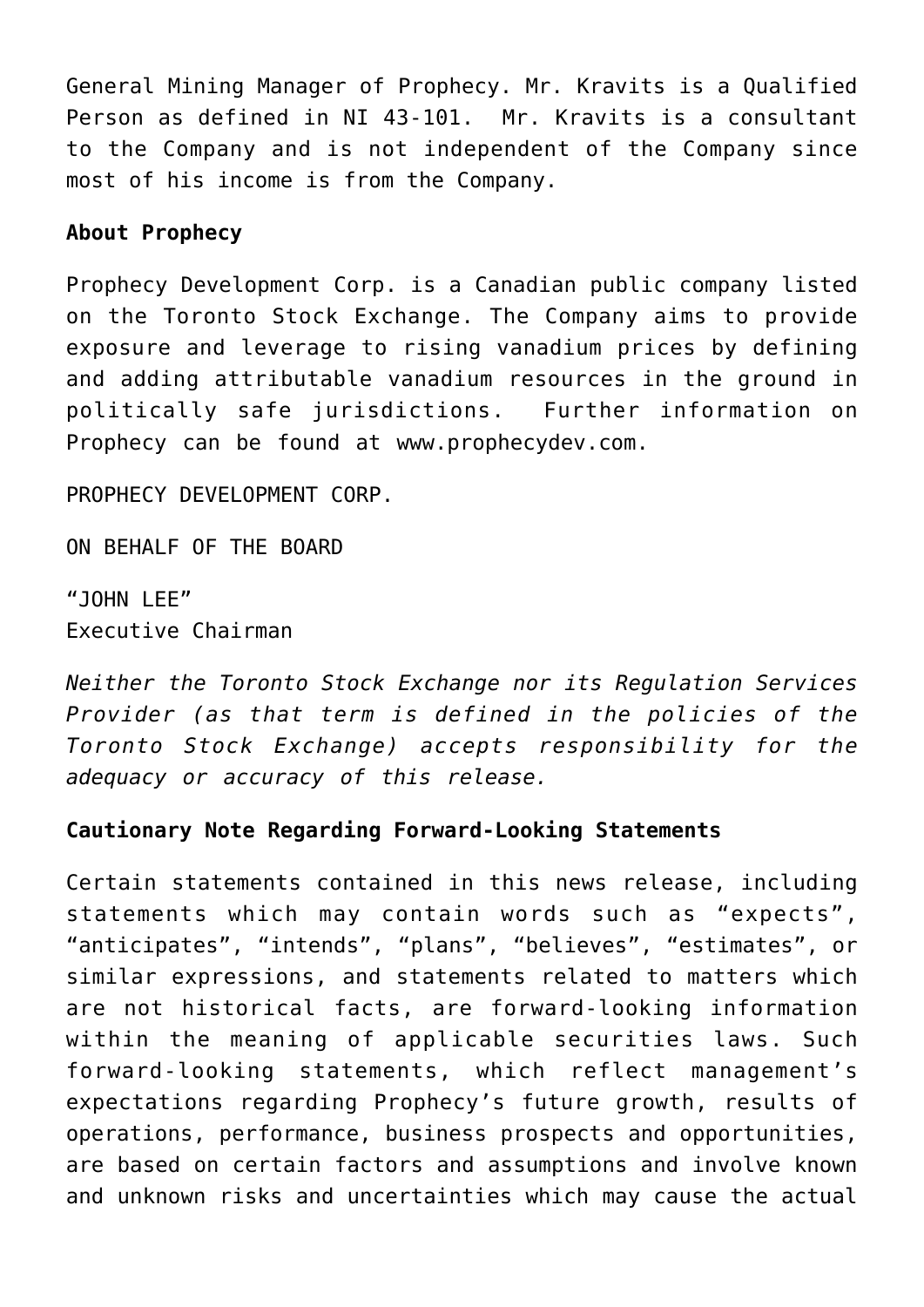results, performance, or achievements to be materially different from future results, performance, or achievements expressed or implied by such forward-looking statements. These estimates and assumptions are inherently subject to significant business, economic, competitive and other uncertainties and contingencies, many of which, with respect to future events, are subject to change and could cause actual results to differ materially from those expressed or implied in any forward-looking statements made by Prophecy. In making forward-looking statements as may be included in this news release, Prophecy has made several assumptions that it believes are appropriate, including, but not limited to assumptions that: all required third party contractual, regulatory and governmental approvals will be obtained for the development, construction and production of Prophecy's properties and the Chandgana power plant; there being no significant disruptions affecting operations, whether due to labour disruptions or other causes; currency exchange rates being approximately consistent with current levels; certain price assumptions for vanadium, silver, coal and other metals, prices for and availability of fuel, parts and equipment and other key supplies remain consistent with current levels; production forecasts meeting expectations; the accuracy of Prophecy's current mineral resource estimates; labour and materials costs increasing on a basis consistent with Prophecy's current expectations; any additional required financing will be available on reasonable terms; and market developments and trends in global supply and demand for vanadium, energy, silver, coal and other metals meeting expectations. Prophecy cannot assure you that any of these assumptions will prove to be correct.

Numerous factors could cause Prophecy's actual results to differ materially from those expressed or implied in the forward-looking statements, including the following risks and uncertainties, which are discussed in greater detail under the heading "Risk Factors" in Prophecy's most recent Management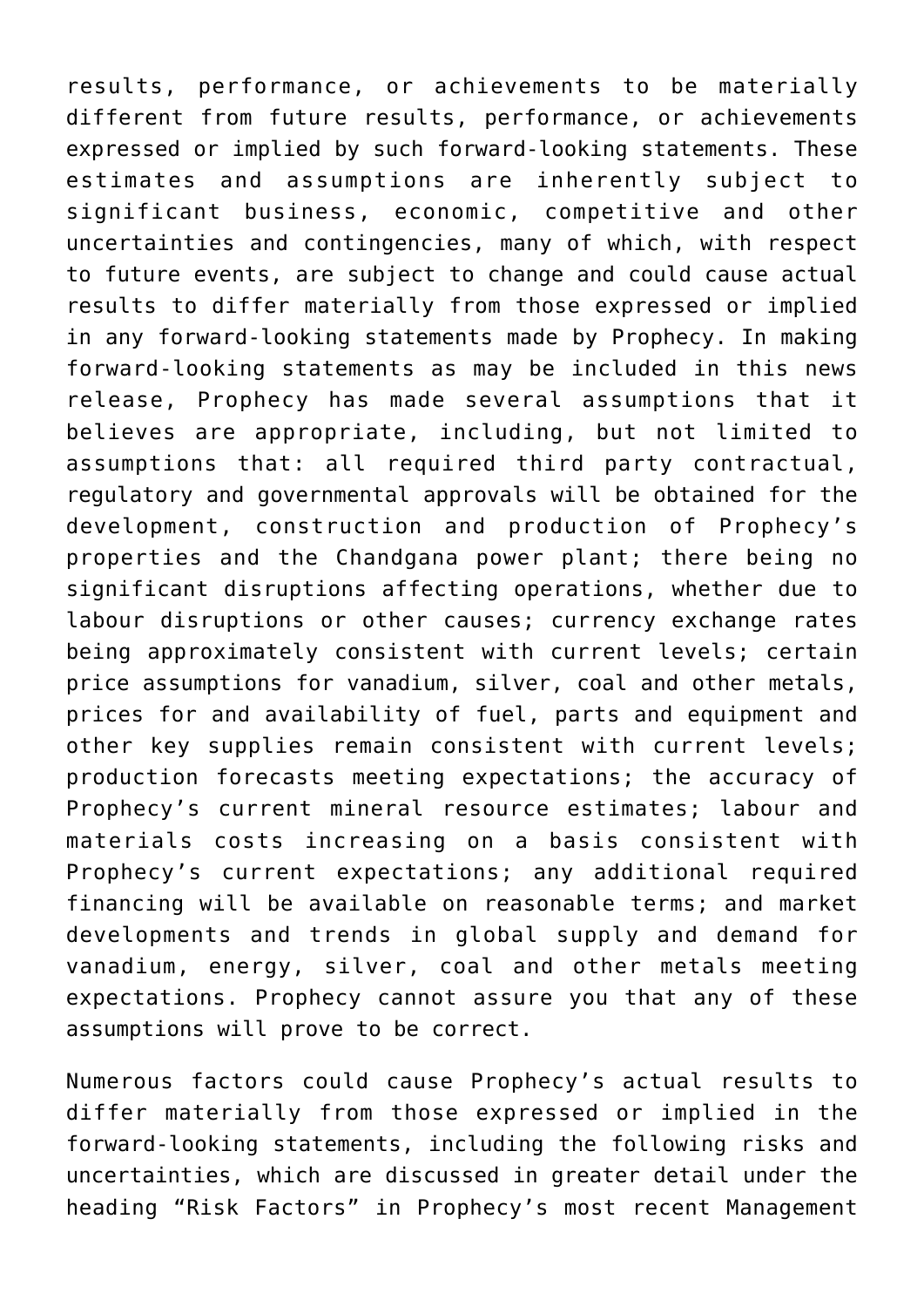Discussion and Analysis and Annual Information Form as filed on SEDAR and posted on Prophecy's website: Prophecy's history of net losses and lack of foreseeable positive cash flow; exploration, development and production risks, including risks related to the development of Prophecy's mineral properties; Prophecy not having a history of profitable mineral production; commencing mine development without a feasibility study; the uncertainty of mineral resource and mineral reserve estimates; the capital and operating costs required to bring Prophecy's projects into production and the resulting economic returns from its projects; foreign operations and political conditions, including the legal and political risks of operating in Bolivia and Mongolia, which are developing countries and being subject to their local laws; the availability and timeliness of various government approvals, permits and licenses; the feasibility, funding and development of Prophecy's projects; protecting title to Prophecy's mineral properties; environmental risks; the competitive nature of the mining business; lack of infrastructure; Prophecy's reliance on key personnel; uninsured risks; commodity price fluctuations; reliance on contractors; Prophecy's need for substantial additional funding and the risk of not securing such funding on reasonable terms or at all; foreign exchange risk; anti-corruption legislation; recent global financial conditions; the payment of dividends; the inability of insurance to cover all potential risks associated with mining operations; and conflicts of interest.

These factors should be considered carefully, and readers should not place undue reliance on Prophecy's forward-looking statements. Prophecy believes that the expectations reflected in the forward-looking statements contained in this news release and the documents incorporated by reference herein are reasonable, but no assurance can be given that these expectations will prove to be correct. In addition, although Prophecy has attempted to identify important factors that could cause actual actions, events or results to differ